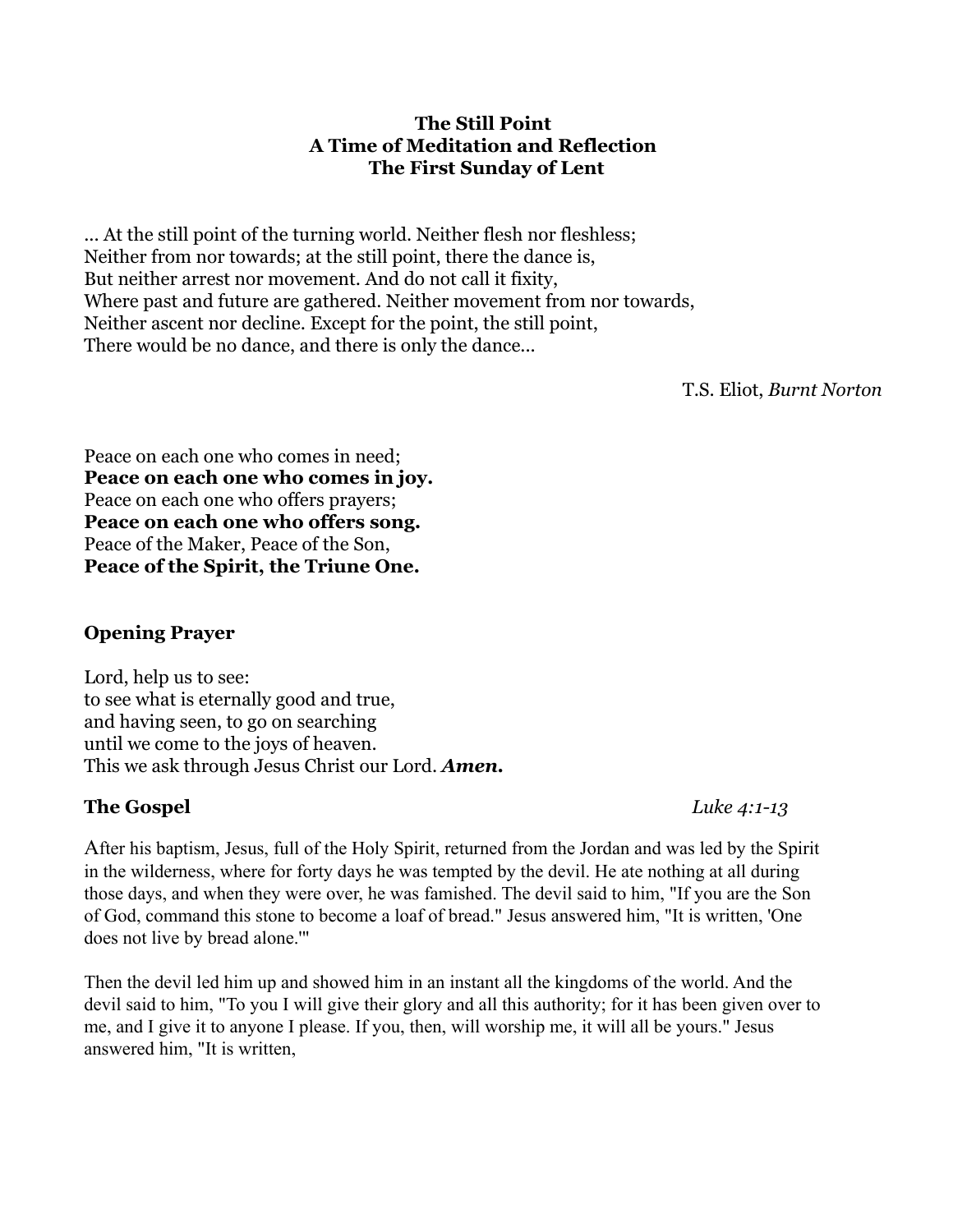'Worship the Lord your God, and serve only him.'"

Then the devil took him to Jerusalem, and placed him on the pinnacle of the temple, saying to him, "If you are the Son of God, throw yourself down from here, for it is written,

'He will command his angels concerning you, to protect you,'

and

'On their hands they will bear you up,

so that you will not dash your foot against a stone.'"

Jesus answered him, "It is said, 'Do not put the Lord your God to the test.'" When the devil had finished every test, he departed from him until an opportune time.

**Poem:** "The Devils" *by Raphael Rudnik*

The devils felt goodness when they were angels, But did not understand what to do As the terrible annunciations rang Proclaiming that everything was love.

So gave back to the vault of heaven, desire – And becoming, then trying to be, power –

They fell, embracing fire with wings of fire.

# **Meditation:**

The temptations in the wilderness are a hinge between Jesus' baptism and his public ministry. Filled with the Holy Spirit, Jesus has received the message of love and acceptance from the One he calls Father. As he sets out on the road, will he place his trust in this loving acceptance, or rely on his own strength and gifts? Sometimes his overcoming of temptation is presented as a sign of personal power and fortitude. But a close reading shows that he relies on a strength that comes from beyond him, from the source of love itself, made known in scripture, in the giving of the law from which he quotes, and his experience of the divine in prayer.

The poem focuses on Jesus' adversaries, the devils who tempt him. These devils are not blatant expressions of pure evil; they are angels who don't know how to cope with the message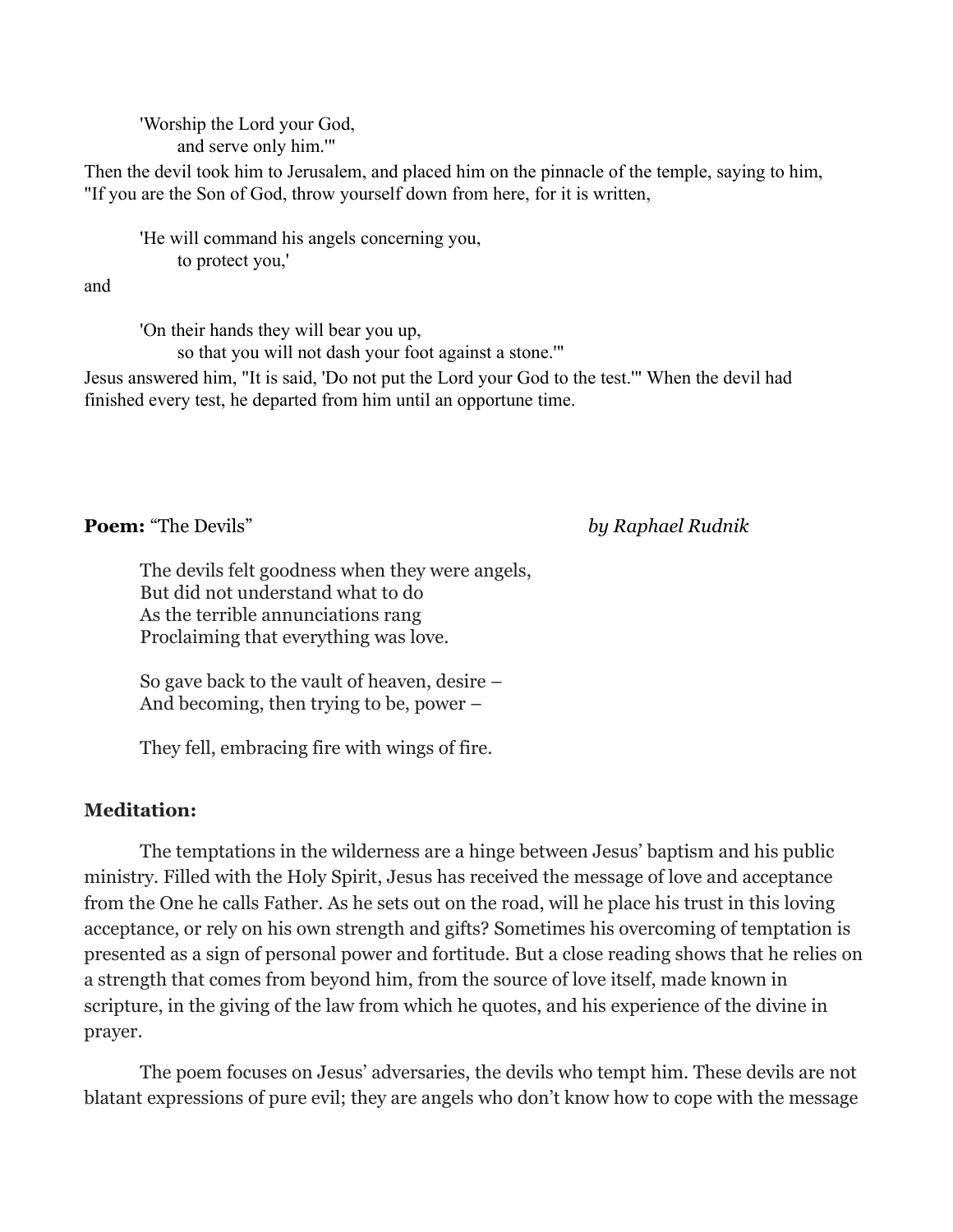that everything is love, and so turn to desire and power. They are what they offer to Jesus – a rejection of all-encompassing love in favor of the embrace of fire.

## **Questions for Reflection:**

What kind of temptations have you encountered? When you look back on those times, what do you observe in yourself? How have you changed? Or not?

When you read "everything is love" how do you respond?

Spend some time with the last phrase of the poem, "embracing fire with wings of fire."

### **Prayers**

We bring before God someone whom we have met or remembered today

We bring to God someone who is hurting tonight and needs our prayer

We bring to God a troubled situation in our world

We bring to God, silently, someone whom we find hard to forgive or trust

We bring ourselves to God that we might grow in generosity of spirit, clarity of mind, and warmth of affection

We offer our thanks to God for the blessings in our lives

We name before God those who have died.

Gracious God, you hear all our prayers: those we speak aloud, those we hold in our hearts, and those prayers for which we have no words. Hear the prayers of your people, and grant them as may be best for us, for the sake of your holy name*. Amen***.**

Accept our thanks for all you have done, O God. Our hands were empty, and you filled them.

May Christ's holy, healing, enabling Spirit be with us every step of the way, and be our guide as our road changes and turns, and the blessing of God our Creator, Redeemer and Giver of life be among us now and remain with us forever. **Amen.**